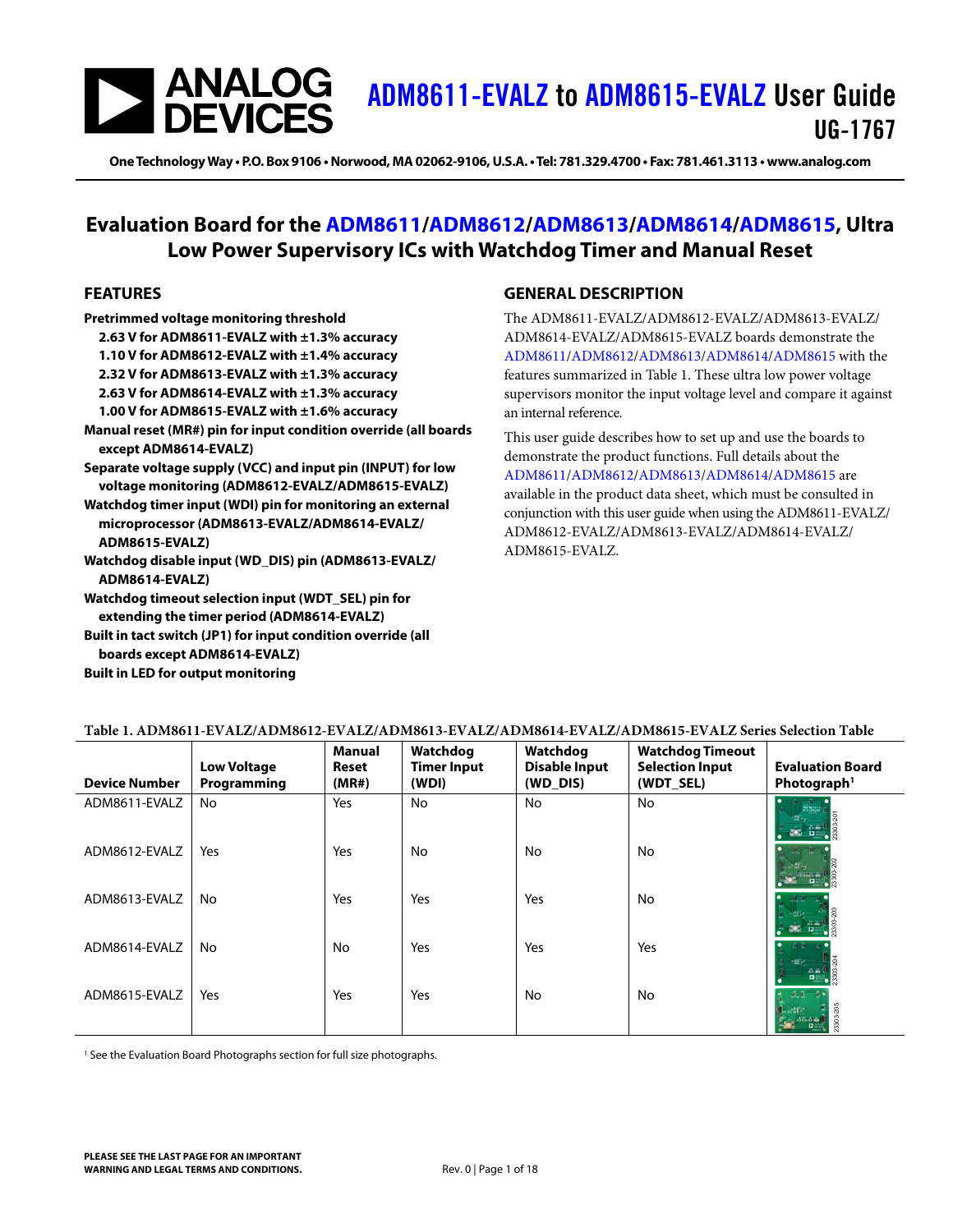# ADM8611-EVALZ to ADM8615-EVALZ User Guide

## **TABLE OF CONTENTS**

| ADM8611-EVALZ/ADM8612-EVALZ/ADM8613-<br>EVALZ/ADM8614-EVALZ/ADM8615-EVALZ Series  4 |  |
|-------------------------------------------------------------------------------------|--|
|                                                                                     |  |
|                                                                                     |  |
|                                                                                     |  |

| Evaluation Board Schematics and Artwork 12 |  |
|--------------------------------------------|--|
|                                            |  |
|                                            |  |
|                                            |  |

### <span id="page-1-0"></span>**REVISION HISTORY**

7/2020-Revision 0: Initial Version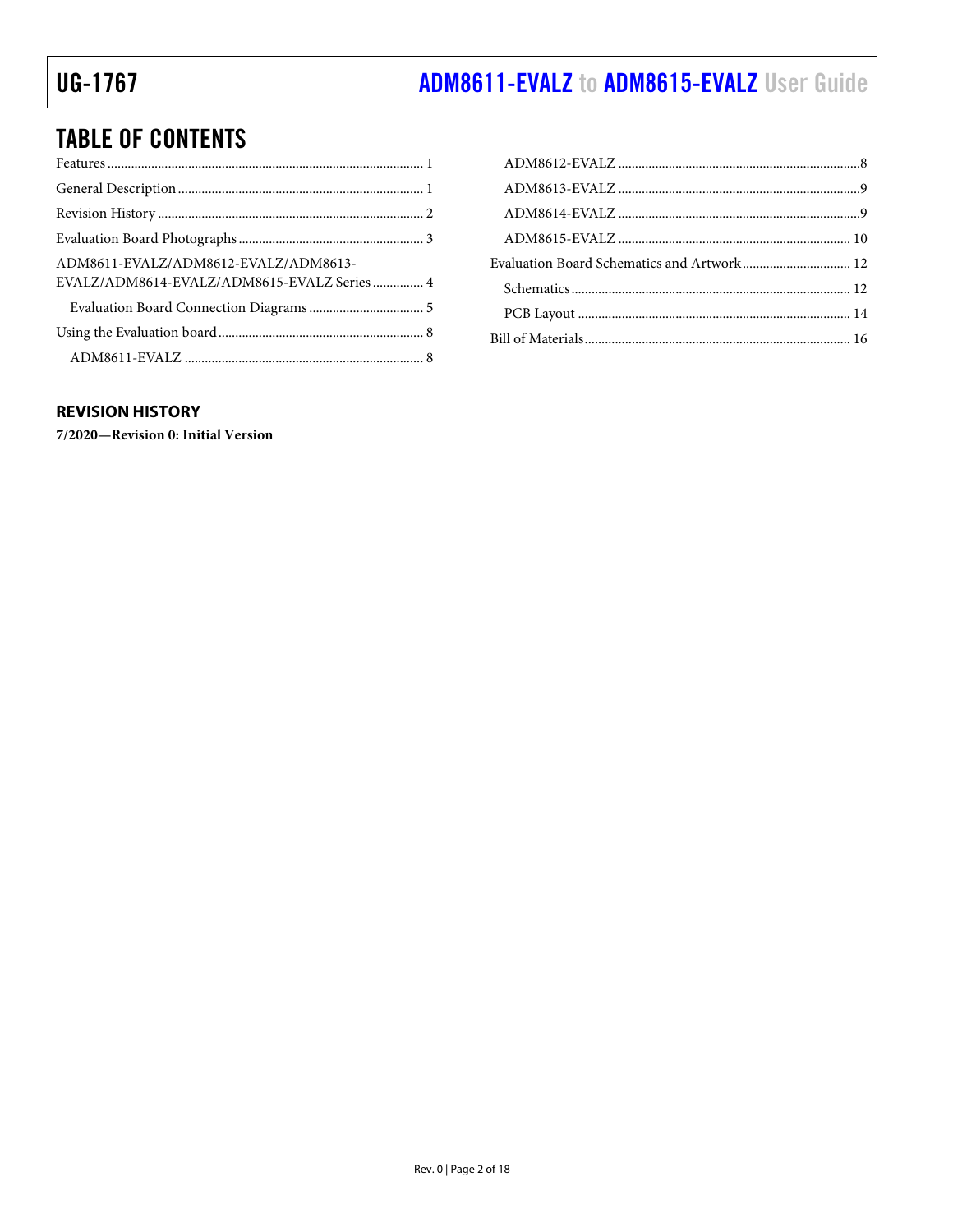## <span id="page-2-0"></span>EVALUATION BOARD PHOTOGRAPHS



Figure 1. ADM8611-EVALZ

<span id="page-2-1"></span>

Figure 2. ADM8612-EVALZ

<span id="page-2-2"></span>

<span id="page-2-3"></span>Figure 3. ADM8613-EVALZ



Figure 4. ADM8614-EVALZ

<span id="page-2-4"></span>

<span id="page-2-5"></span>Figure 5. ADM8615-EVALZ

23303-005

23303-003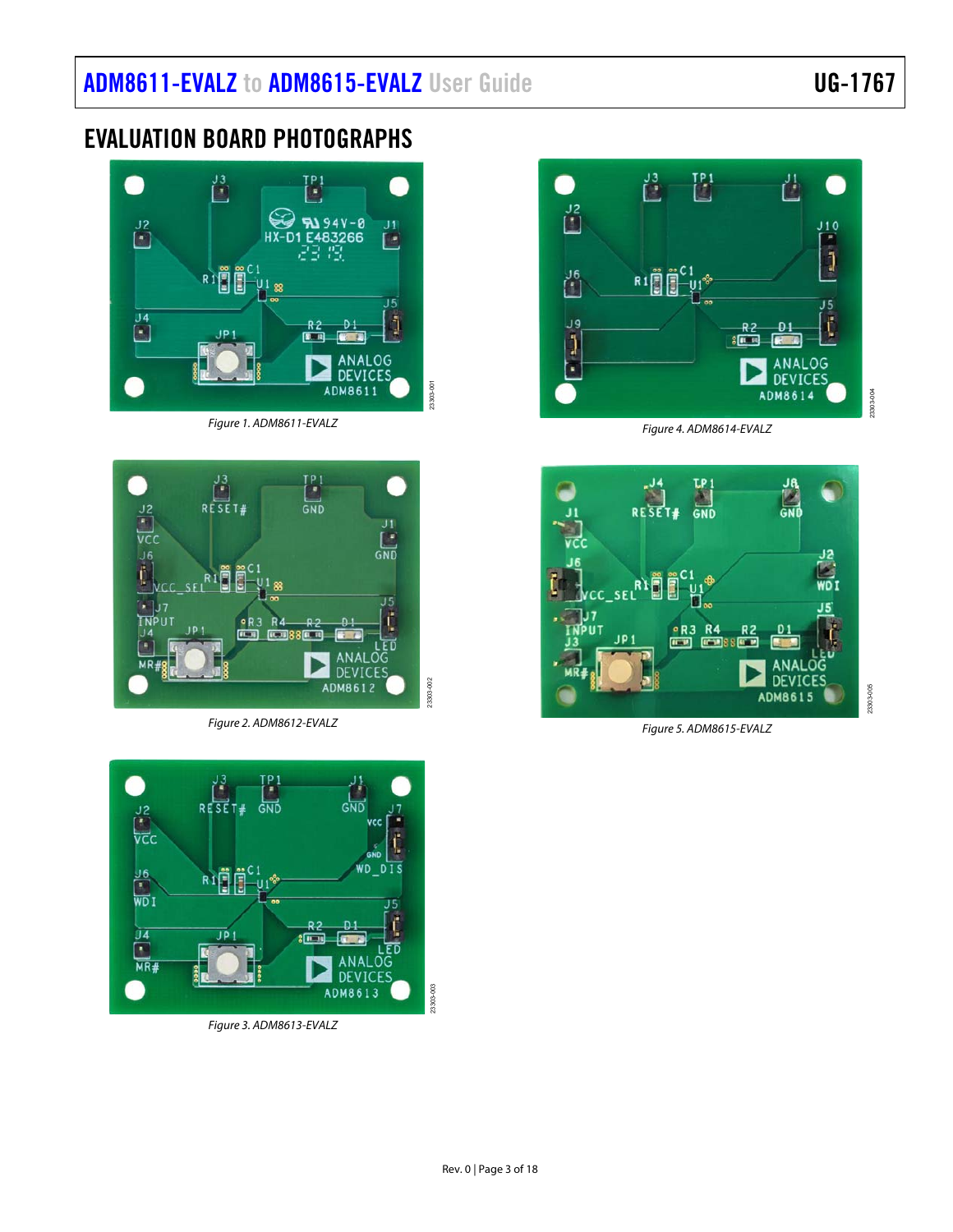## <span id="page-3-0"></span>ADM8611-EVALZ/ADM8612-EVALZ/ADM8613-EVALZ/ADM8614-EVALZ/ADM8615-EVALZ SERIES

The ADM8611-EVALZ/ADM8612-EVALZ/ADM8613-EVALZ/ ADM8614-EVALZ/ADM8615-EVALZ have a RESET# output pin that goes high or low when the monitored input voltage level is above or below the reference threshold.

The ADM8611-EVALZ/ADM8612-EVALZ/ADM8613-EVALZ/ ADM8615-EVALZ RESET# output pin can be held low regardless of the status of the monitored input voltage by pressing the built in tact switch, JP1, which shorts the ADM8611-EVALZ/ ADM8612-EVALZ/ADM8613-EVALZ/ADM8615-EVALZ MR# pin to ground.

A separate supply for the ADM8612-EVALZ/ADM8615-EVALZ INPUT pin can be used to achieve low voltage monitoring. The user can also place an external jumper on the ADM8612-EVALZ/ ADM8615-EVALZ VCC\_SEL pin to combine the voltage supply of the VCC pin and the monitoring INPUT pin of ADM8612- EVALZ/ADM8615-EVALZ.

The ADM8613-EVALZ/ADM8614-EVALZ/ADM8615-EVALZ has a WDI pin that can be used to monitor the activity of an external microprocessor. After the timer counts the preset watchdog timeout period, twp, the evaluation board RESET# output pin is held low regardless of the status of the monitored input voltage and then goes back to high again after the reset timeout period, t<sub>RP</sub>. The internal timer is cleared every time a logic transition of as short as 85 ns is detected on the ADM8613- EVALZ/ADM8614-EVALZ/ADM8615-EVALZ WDI pin. The watchdog timer can be disabled by driving the ADM8613-EVALZ/ ADM8614-EVALZ WD\_DIS pin by a logic high. The preset watchdog timeout period, t<sub>WD</sub>, can be extended to 100 sec (typical) by driving the ADM8614-EVALZ WDT\_SEL pin to a logic high.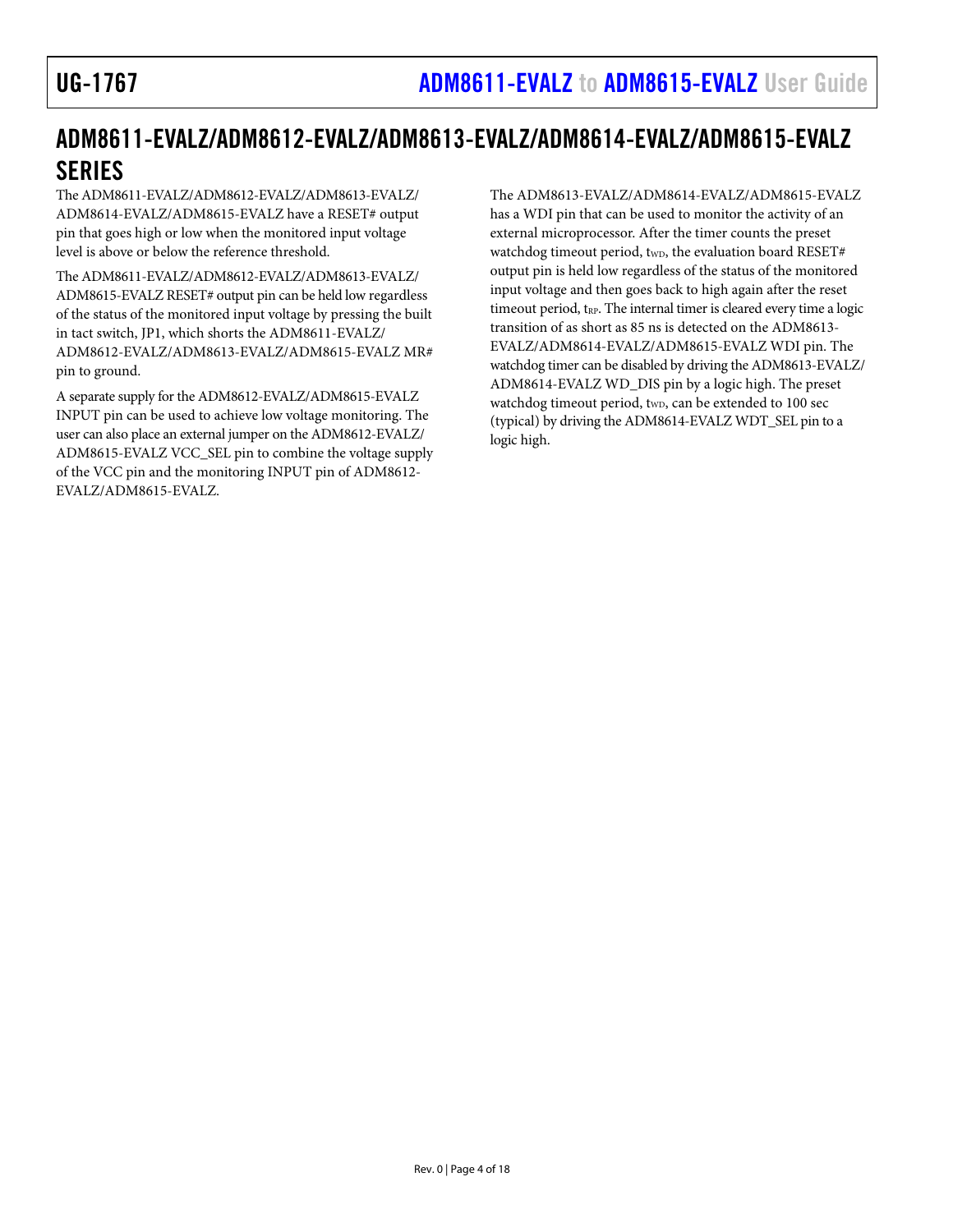# [ADM8611-EVALZ t](https://www.analog.com/ADM8611-evalz?doc=ADM8611-EVALZ-8612-EVALZ-8613-EVALZ-8614-EVALZ-8615-EVALZ-UG-1767.pdf)o [ADM8615-EVALZ](https://www.analog.com/ADM8615-evalz?doc=ADM8611-EVALZ-8612-EVALZ-8613-EVALZ-8614-EVALZ-8615-EVALZ-UG-1767.pdf) User Guide UG-1767

<span id="page-4-0"></span>**EVALUATION BOARD CONNECTION DIAGRAMS** 

### **POWER SUPPLY OSCILLOSCOPE**  $\overline{C}$ **CH1** CH2<br>
CH1 CH2<br>
CH<sub>1</sub> CH2 **unului**  $\begin{array}{c} 00000 \\ 00000 \\ \end{array}$ **ununu**  $\overline{0}$   $\overline{0}$   $\overline{0}$ **+ – + –**  $TP1$  $\frac{|\bullet|}{\text{GND}}$  $SET#$  $J\bar{Z}$ ۸ ANALOG **DEVICES** ADM8611 23303-106 23303-106

Figure 6. ADM8611-EVALZ Connection Diagram

<span id="page-4-1"></span>

<span id="page-4-2"></span>Figure 7. ADM8612-EVALZ Connection Diagram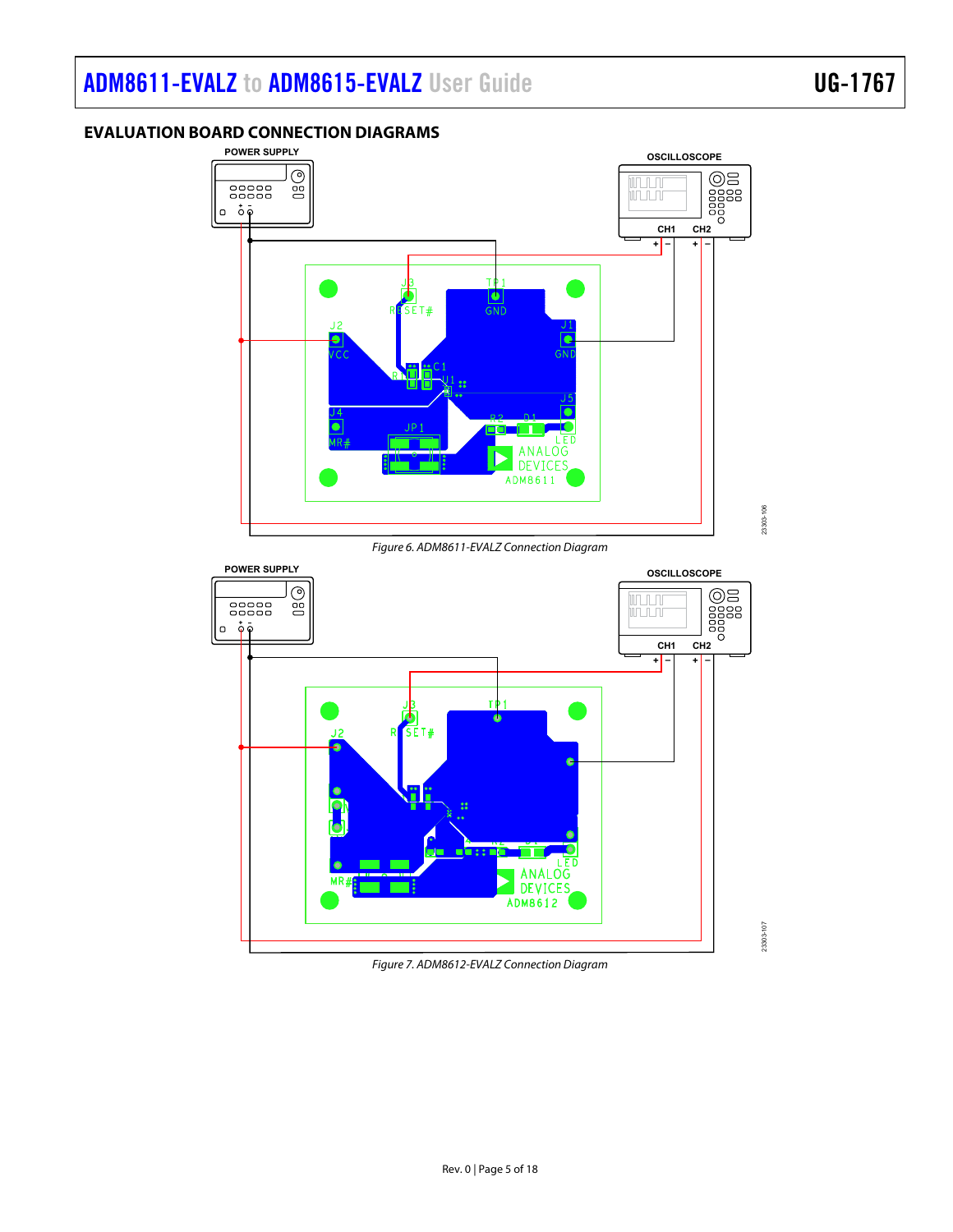## UG-1767 **[ADM8611-EVALZ](https://www.analog.com/ADM8611-evalz?doc=ADM8611-EVALZ-8612-EVALZ-8613-EVALZ-8614-EVALZ-8615-EVALZ-UG-1767.pdf) to ADM8615-EVALZ** User Guide



Figure 8. ADM8613-EVALZ Connection Diagram

<span id="page-5-0"></span>

<span id="page-5-1"></span>Figure 9. ADM8614-EVALZ Connection Diagram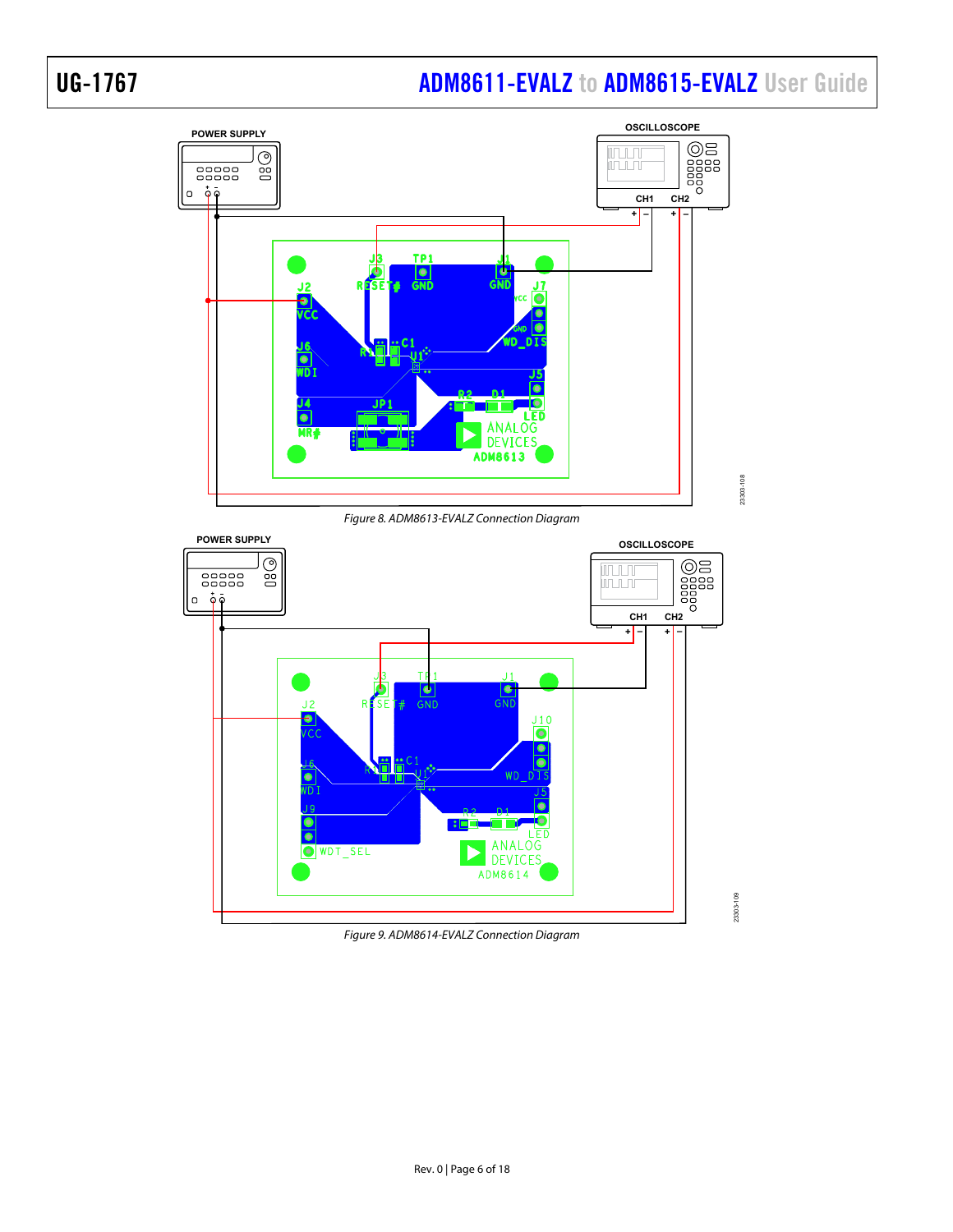# [ADM8611-EVALZ](https://www.analog.com/ADM8611-evalz?doc=ADM8611-EVALZ-8612-EVALZ-8613-EVALZ-8614-EVALZ-8615-EVALZ-UG-1767.pdf) to [ADM8615-EVALZ](https://www.analog.com/ADM8615-evalz?doc=ADM8611-EVALZ-8612-EVALZ-8613-EVALZ-8614-EVALZ-8615-EVALZ-UG-1767.pdf) User Guide UG-1767



<span id="page-6-0"></span>Figure 10. ADM8615-EVALZ Connection Diagram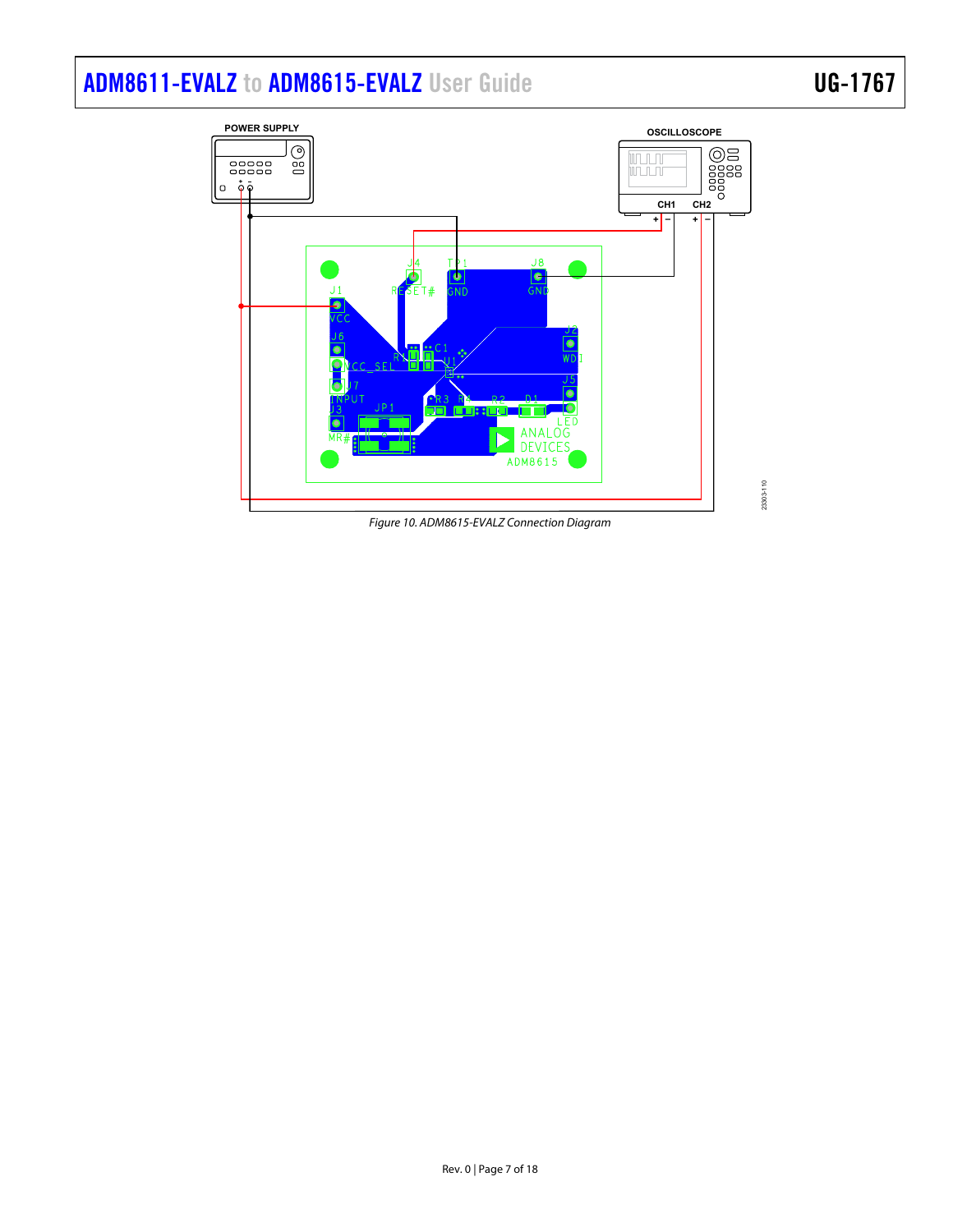## <span id="page-7-0"></span>USING THE EVALUATION BOARD **ADM8611-EVALZ**

<span id="page-7-1"></span>This section explains how to evaluate the performance of the [ADM8611.](https://www.analog.com/ADM8611?doc=ADM8611-EVALZ-8612-EVALZ-8613-EVALZ-8614-EVALZ-8615-EVALZ-UG-1767.pdf) Refer t[o Figure 1,](#page-2-1) [Figure 6,](#page-4-1) [Figure 11,](#page-11-2) [Figure 16,](#page-13-1) and [Figure 19 f](#page-13-2)or proper setup, and use the following procedure:

- 1. Connect the power supply and the oscilloscope to the ADM8611-EVALZ, as shown in the connection diagram (see [Figure 6\)](#page-4-1).
- 2. Use Channel 1 and Channel 2 on the oscilloscope to monitor the ADM8611-EVALZ RESET# pin and VCC pin, respectively.
- 3. Use an external jumper to short the ADM8611-EVALZ LED pin and to monitor the RESET# pin with the built in LED.
- 4. Take the following steps to check the manual reset JP1 tact switch and the output:
	- a. Set the ADM8611-EVALZ VCC pin to 3 V to turn on the built in LED and cause the ADM8611-EVALZ RESET# pin to go high.
	- b. Press and hold the ADM8611-EVALZ JP1 tact switch to short the [ADM8611](https://www.analog.com/ADM8611?doc=ADM8611-EVALZ-8612-EVALZ-8613-EVALZ-8614-EVALZ-8615-EVALZ-UG-1767.pdf) MR pin to ground. The built in LED turns off and the ADM8611-EVALZ RESET# pin goes low.
	- c. Release the ADM8611-EVALZ JP1 tact switch. The built in LED turns from off to on and the ADM8611- EVALZ RESET# pin goes from low to high.
- 5. Take the following steps to check the input:
	- Vary the supply voltage of the ADM8611-EVALZ VCC pin slowly from 3 V to 2 V while monitoring the ADM8611-EVALZ RESET# pin waveform until the RESET# pin goes low. Record the VCC pin voltage at the point where the RESET# pin goes low. This falling reset threshold voltage of the VCC pin is called VCC\_RESET\_THRESH\_FALL.
	- b. Vary the supply voltage of the ADM8611-EVALZ VCC pin slowly from 2 V to 3 V while monitoring the ADM8611-EVALZ RESET# pin waveform until the RESET# pin goes high. Record the VCC pin voltage at the point where the RESET# pin goes high. This rising reset threshold voltage of the VCC pin is called

VCC\_RESET\_THRESH\_RISE.

The value of  $\rm V_{CC\_RESET\_THRESH\_FALL}$  and  $\rm V_{CC\_RESET\_THRESH\_RISE}$  on the ADM8611-EVALZ is about 2.63 V (2.596 V to 2.664 V).

### <span id="page-7-2"></span>**ADM8612-EVALZ**

This section explains how to evaluate the performance of the [ADM8612.](https://www.analog.com/ADM8612?doc=ADM8611-EVALZ-8612-EVALZ-8613-EVALZ-8614-EVALZ-8615-EVALZ-UG-1767.pdf) Refer t[o Figure 2,](#page-2-2) [Figure 7,](#page-4-2) [Figure 12,](#page-11-3) [Figure 17,](#page-13-3) and [Figure 20 f](#page-13-4)or proper setup, and use the following procedure:

- 1. Connect the power supply and the oscilloscope to the ADM8612-EVALZ, as shown in the connection diagram (see [Figure 7\)](#page-4-2).
- 2. Use Channel 1 and Channel 2 on the oscilloscope to monitor the ADM8612-EVALZ RESET# pin and VCC pin, respectively.
- 3. Use an external jumper to short the ADM8612-EVALZ LED pin and to monitor the RESET# pin with the built in LED.
- 4. Use an external jumper to short the ADM8612-EVALZ VCC\_SEL pin and combine the ADM8612-EVALZ VCC pin and INPUT pin. This combination causes the low voltage monitoring level on the ADM8612-EVALZ INPUT pin to equal half of the voltage on the ADM8612-EVALZ VCC pin.
- 5. Take the following steps to check the output:
	- a. Set the ADM8612-EVALZ VCC pin to 2.5 V to turn on the built in LED and cause the ADM8612-EVALZ RESET# pin to go high.
	- b. Press and hold the ADM8612-EVALZ JP1 tact switch to short the [ADM8612](https://www.analog.com/ADM8612?doc=ADM8611-EVALZ-8612-EVALZ-8613-EVALZ-8614-EVALZ-8615-EVALZ-UG-1767.pdf) MR pin to ground. The built in LED turns off and the ADM8612-EVALZ RESET# pin goes low.
	- c. Release the ADM8612-EVALZ JP1 tact switch. The built in LED turns from off to on and the ADM8612- EVALZ RESET# pin goes from low to high.
- 6. Take the following steps to check the input:
	- a. Vary the supply voltage of the ADM8612-EVALZ VCC pin slowly from 2.5 V to 2 V while monitoring the ADM8612-EVALZ RESET# pin waveform until the RESET# pin goes low. Record the V<sub>CC\_RESET\_THRESH\_FALL</sub> voltage of the VCC pin at the point where the RESET# pin goes low.
	- b. Vary the supply voltage of the ADM8612-EVALZ VCC pin slowly from 2 V to 2.5 V while monitoring the ADM8612-EVALZ RESET# pin waveform until the RESET# pin goes high. Record the VCC\_RESET\_THRESH\_RISE voltage of the VCC pin at the point where the RESET# pin goes high.

The value of  $V_{\text{CC\_RESET\_THRESH\_RAL}}$  and  $V_{\text{CC\_RESET\_THRESH\_RISE}}$  on the ADM8612-EVALZ is about 2.2 V (2.168 V to 2.232 V), and the actual threshold on th[e ADM8612 V](https://www.analog.com/ADM8612?doc=ADM8611-EVALZ-8612-EVALZ-8613-EVALZ-8614-EVALZ-8615-EVALZ-UG-1767.pdf)IN device pin is about 1.10 V (1.084 V to 1.116 V). The ADM8612-EVALZ INPUT pin can be controlled separately if the jumper at the VCC\_SEL pin is not connected. To adjust the monitoring voltage level at the ADM8612-EVALZ INPUT pin, select a divider combination for R3 and R4 in the schematic i[n Figure 12.](#page-11-3)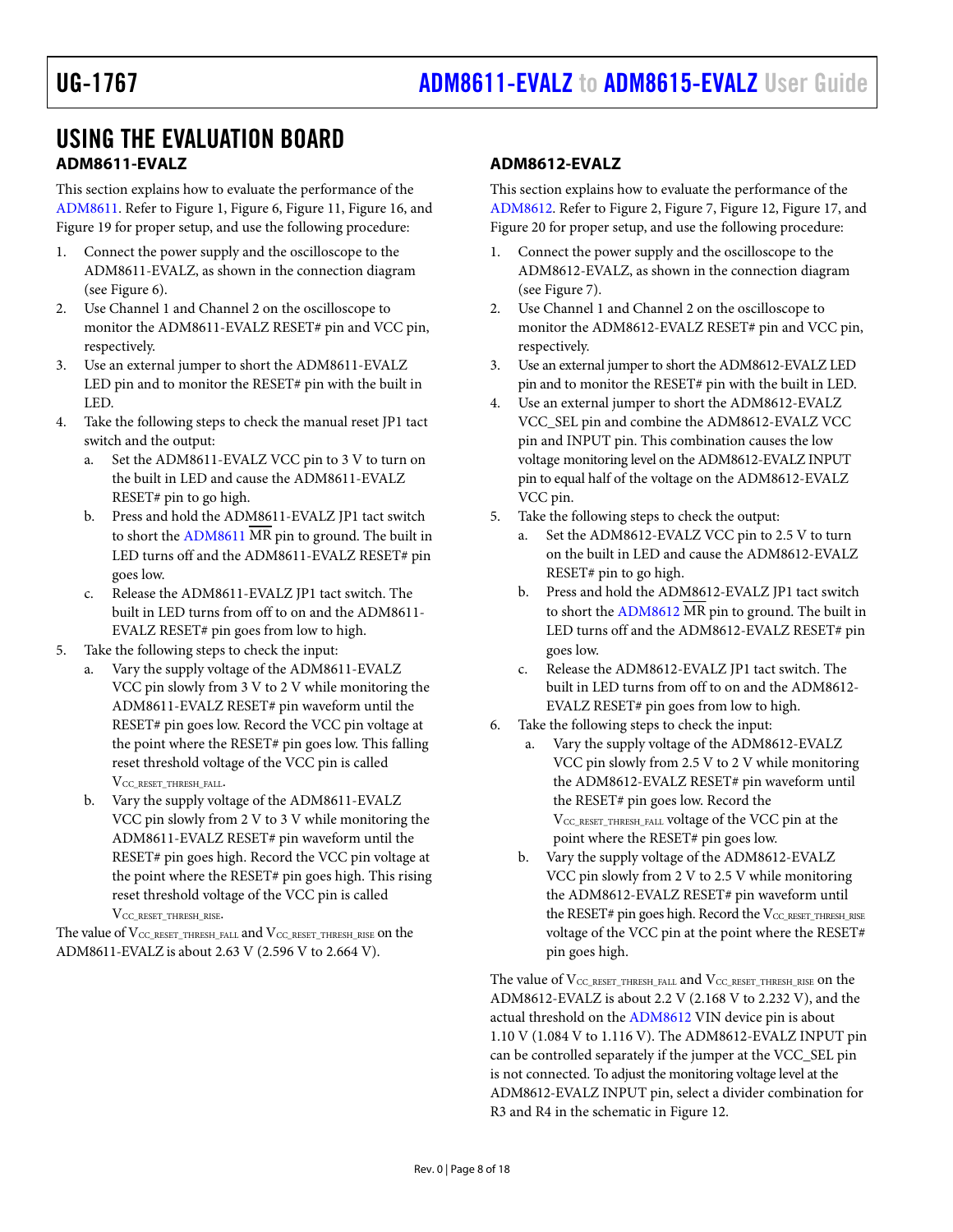# [ADM8611-EVALZ](https://www.analog.com/ADM8611-evalz?doc=ADM8611-EVALZ-8612-EVALZ-8613-EVALZ-8614-EVALZ-8615-EVALZ-UG-1767.pdf) to [ADM8615-EVALZ](https://www.analog.com/ADM8615-evalz?doc=ADM8611-EVALZ-8612-EVALZ-8613-EVALZ-8614-EVALZ-8615-EVALZ-UG-1767.pdf) User Guide UG-1767

### <span id="page-8-0"></span>**ADM8613-EVALZ**

This section explains how to evaluate the performance of the [ADM8613.](https://www.analog.com/ADM8613?doc=ADM8611-EVALZ-8612-EVALZ-8613-EVALZ-8614-EVALZ-8615-EVALZ-UG-1767.pdf) Refer t[o Figure 3,](#page-2-3) [Figure 8,](#page-5-0) [Figure 13,](#page-11-4) [Figure 18,](#page-13-5) and [Figure 21 f](#page-13-6)or proper setup, and use the following procedure:

- 1. Connect the power supply and the oscilloscope to the ADM8613-EVALZ, as shown in the connection diagram (see [Figure 8\)](#page-5-0).
- 2. Use Channel 1 and Channel 2 on the oscilloscope to monitor the ADM8613-EVALZ RESET# pin and VCC pin, respectively.
- 3. Use an external jumper to short the ADM8613-EVALZ LED pin and to monitor the RESET# pin with the built in LED.
- 4. For the default configuration, set the ADM8613-EVALZ VCC pin voltage to 2.5 V and use an external jumper to short the middle pin of the ADM8613-EVALZ WD\_DIS pin to ground.
- 5. Take the following steps to check the watchdog timer and the output:
	- a. During the default configuration, the ADM8613- EVALZ RESET# pin output alternately goes from high to low and from low to high. The built in LED also turns from on to off and from off to on. The duration that the ADM8613-EVALZ RESET# pin is high and the built in LED is on is equivalent to the watchdog timeout period. The duration that the ADM8613- EVALZ RESET# pin is low and the built in LED is off is equivalent to the reset timeout period.
	- b. Change the configuration of the external jumper on the ADM8613-EVALZ WD\_DIS pin and use it to short the middle pin of the ADM8613-EVALZ WD\_DIS pin to VCC. This configuration disables the watchdog timer. The ADM8613-EVALZ RESET# pin maintains its output to high and the built in LED to the on state when the watchdog timer is disabled.
	- c. Keep the external jumper on the ADM8613-EVALZ WD DIS pin to VCC.
- 6. Take the following steps to check the manual reset JP1 tact switch and the output:
	- a. Press and hold the ADM8613-EVALZ JP1 tact switch to short the  $ADM8613 \overline{MR}$  pin to ground. The built in LED turns off and the ADM8613-EVALZ RESET# pin goes low.
	- b. Release the ADM8613-EVALZ JP1 tact switch. The built in LED turns from off to on and the ADM8613- EVALZ RESET# pin goes from low to high.
- 7. Take the following steps to check the input:
	- Vary the supply voltage of the ADM8613-EVALZ VCC pin slowly from 2.5 V to 2 V while monitoring the ADM8613-EVALZ RESET# pin waveform until the RESET# pin goes low. Record the V<sub>CC\_RESET\_THRESH\_FALL</sub> voltage of the VCC pin at the point where the RESET# pin goes low.

b. Vary the supply voltage of the ADM8613-EVALZ VCC pin slowly from 2 V to 2.5 V while monitoring the ADM8613-EVALZ RESET# pin waveform until the RESET# pin goes high. Record the V<sub>CC\_RESET\_THRESH\_RISE</sub> voltage of the VCC pin at the point where the RESET# pin goes high.

The value of V<sub>CC\_RESET\_THRESH\_RISE</sub> and V<sub>CC\_RESET\_THRESH\_FALL</sub> on the ADM8613-EVALZ is about 2.32 V (2.290 V to 2.350 V).

- 8. Take the following steps to check the watchdog input and the output:
	- a. Use the default configuration of the ADM8613-EVALZ in Step 4.
	- b. Apply a 1 kHz square wave with a logic high level of 2 V and logic low level of 0 V to the ADM8613-EVALZ WDI pin. The ADM8613-EVALZ RESET# pin maintains its output to high and the built in LED remains in the on state.

### <span id="page-8-1"></span>**ADM8614-EVALZ**

This section explains how to evaluate the performance of the [ADM8614.](https://www.analog.com/ADM8614?doc=ADM8611-EVALZ-8612-EVALZ-8613-EVALZ-8614-EVALZ-8615-EVALZ-UG-1767.pdf) Refer t[o Figure 4,](#page-2-4) [Figure 9,](#page-5-1) [Figure 14,](#page-12-0) [Figure 22,](#page-14-0) and [Figure 24 f](#page-14-1)or proper setup, and use the following procedure:

- 1. Connect the power supply and the oscilloscope to the ADM8614-EVALZ, as shown in the connection diagram (see [Figure 9\)](#page-5-1).
- 2. Use Channel 1 and Channel 2 on the oscilloscope to monitor the ADM8614-EVALZ RESET# pin and VCC pin, respectively.
- 3. Use an external jumper to short the ADM8614-EVALZ LED pin and to monitor the RESET# pin with the built in LED.
- 4. Take the following steps for the default configuration:
	- a. Set the ADM8614-EVALZ VCC pin voltage to 3 V. b. Use an external jumper to short the middle pin of the
	- ADM8614-EVALZ WD\_DIS pin to ground. c. Use another external jumper to short the middle pin
- of the ADM8614-EVALZ WDT\_SEL pin to ground. 5. Take the following steps to check the watchdog timer and the output:
	- a. During the default configuration, the ADM8614- EVALZ RESET# pin output alternately goes from high to low and from low to high. The built in LED also turns from on to off and from off to on. The duration that the ADM8614-EVALZ RESET# pin is high and the built in LED is on is equivalent to the watchdog timeout period. The duration that the ADM8614- EVALZ RESET# pin is low and the built in LED is off is equivalent to the reset timeout period.
	- b. Change the external jumper connection on the ADM8614-EVALZ WD\_DIS pin from ground to VCC. This configuration disables the watchdog timer. The ADM8614-EVALZ RESET# pin maintain its output to high and the built in LED to the on state.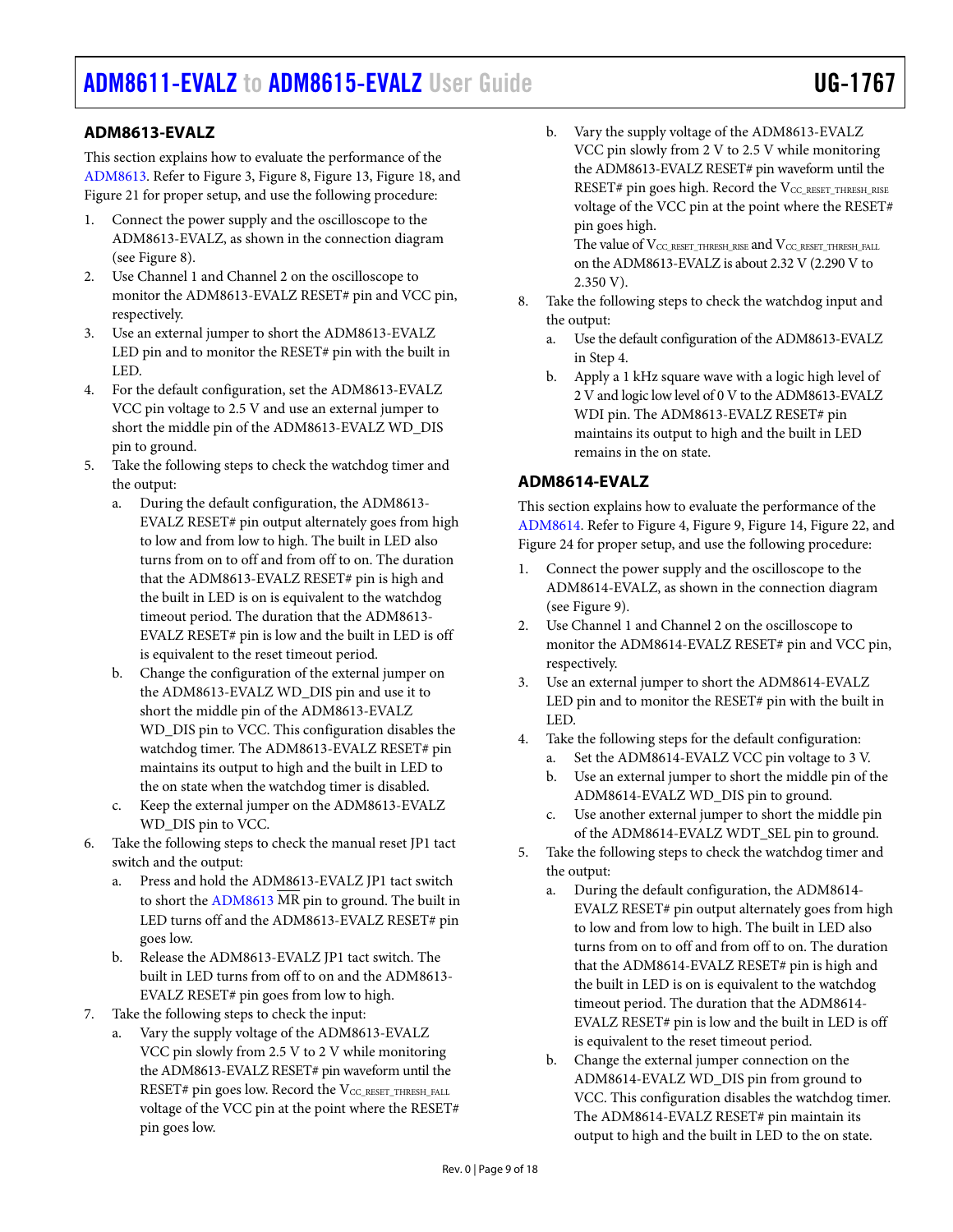- c. Keep the external jumper on the ADM8613-EVALZ WD\_DIS pin to VCC.
- 6. Take the following steps to check the input:
	- a. Vary the supply voltage of the ADM8614-EVALZ VCC pin slowly from 3 V to 2.5 V while monitoring the ADM8614-EVALZ RESET# pin waveform until the RESET# pin goes low. Record the VCC\_RESET\_THRESH\_FALL voltage of the VCC pin at the point where the RESET# pin goes low.
	- b. Vary the supply voltage of the ADM8614-EVALZ VCC pin slowly from 2.5 V to 3 V while monitoring the ADM8614-EVALZ RESET# pin waveform until the RESET# pin goes high. Record the VCC\_RESET\_THRESH\_RISE voltage of the VCC pin at the point where the RESET# pin goes high.

The value of V<sub>CC\_RESET\_THRESH\_FALL</sub> and V<sub>CC\_RESET\_THRESH\_RISE</sub> on the ADM8614-EVALZ is about 2.63 V (2.596 V to 2.664 V).

- 7. Take the following steps to check the watchdog timeout selection and the output:
	- a. Change the external jumper connection on the ADM8614-EVALZ WDT\_SEL pin from ground to VCC.
	- b. Change the external jumper connection on the ADM8614-EVALZ WD\_DIS pin from VCC to ground.
	- c. The ADM8614-EVALZ RESET# pin output alternately goes from high to low and from low to high. The built in LED turns from on to off and from off to on. The duration that the ADM8614-EVALZ RESET# pin is high and the built in LED is on is equivalent to a longer watchdog timeout period of 100 sec (typical).
- 8. Take the following steps to check the watchdog input and the output:
	- a. Change the external jumper connections to the default configuration in Step 4.
	- b. Apply a 1 kHz square wave with a logic high level of 2 V and a logic low level of 0 V to the ADM8614-EVALZ WDI pin. The ADM8613-EVALZ RESET# pin maintains its output to high and the built in LED remains in the on state.

### <span id="page-9-0"></span>**ADM8615-EVALZ**

This section explains how to evaluate the performance of the [ADM8615.](https://www.analog.com/ADM8615?doc=ADM8611-EVALZ-8612-EVALZ-8613-EVALZ-8614-EVALZ-8615-EVALZ-UG-1767.pdf) Refer t[o Figure 5,](#page-2-5) [Figure 10,](#page-6-0) [Figure 15,](#page-12-1) [Figure 23,](#page-14-2) an[d Figure 25 f](#page-14-3)or proper setup, and use the following procedure:

- 1. Connect the power supply and the oscilloscope to the ADM8615-EVALZ, as shown in the connection diagram (see [Figure 10\)](#page-6-0).
- 2. Use Channel 1 and Channel 2 on the oscilloscope to monitor the ADM8615-EVALZ RESET# pin and VCC pin, respectively.
- 3. Use an external jumper to short the ADM8615-EVALZ LED pin and to monitor the RESET# pin with the built in LED.
- 4. Use an external jumper to short the ADM8615-EVALZ VCC\_SEL pin and to combine the ADM8615-EVALZ VCC pin and INPUT pin. This combination causes the low voltage monitoring level on the ADM8615-EVALZ INPUT pin to equal half of the voltage on the ADM8615-EVALZ VCC pin.
- 5. Check the watchdog timer and the output. During the default configuration, the ADM8615-EVALZ RESET# pin output alternately goes from high to low and from low to high. The built in LED also turns from on to off and from off to on. The duration that the ADM8615-EVALZ RESET# pin is high and the built in LED is on is equivalent to the watchdog timeout period. The duration that the ADM8615-EVALZ RESET# pin is low and the built in LED is off is equivalent to the reset timeout period.
- 6. Take the following steps to check the manual reset JP1 tact switch and the output:
	- a. Press and hold the ADM8615-EVALZ JP1 tact switch to short the  $\overline{ADM8615}$  MR pin to ground. The built in LED turns off and the ADM8615-EVALZ RESET# pin goes low.
	- b. Release the ADM8615-EVALZ JP1 tact switch. The built in LED turns from off to on and the ADM8615- EVALZ RESET# pin goes from low to high.
- 7. Take the following steps to check the input:
	- a. Vary the supply voltage of the ADM8615-EVALZ VCC pin slowly from 2.5 V to 1.5 V while monitoring the ADM8615-EVALZ RESET# pin waveform until the RESET# pin goes low. Record the  $V_{CC}$  RESET THRESH FALL voltage of the VCC pin at the point where the RESET# pin goes low.
	- b. Vary the supply voltage of the ADM8615-EVALZ VCC pin slowly from 1.5 V to 2.5 V while monitoring the ADM8615-EVALZ RESET# pin waveform until the RESET# pin goes high. Record the VCC\_RESET\_THRESH\_RISE voltage of the VCC pin at the point where the RESET# pin goes high.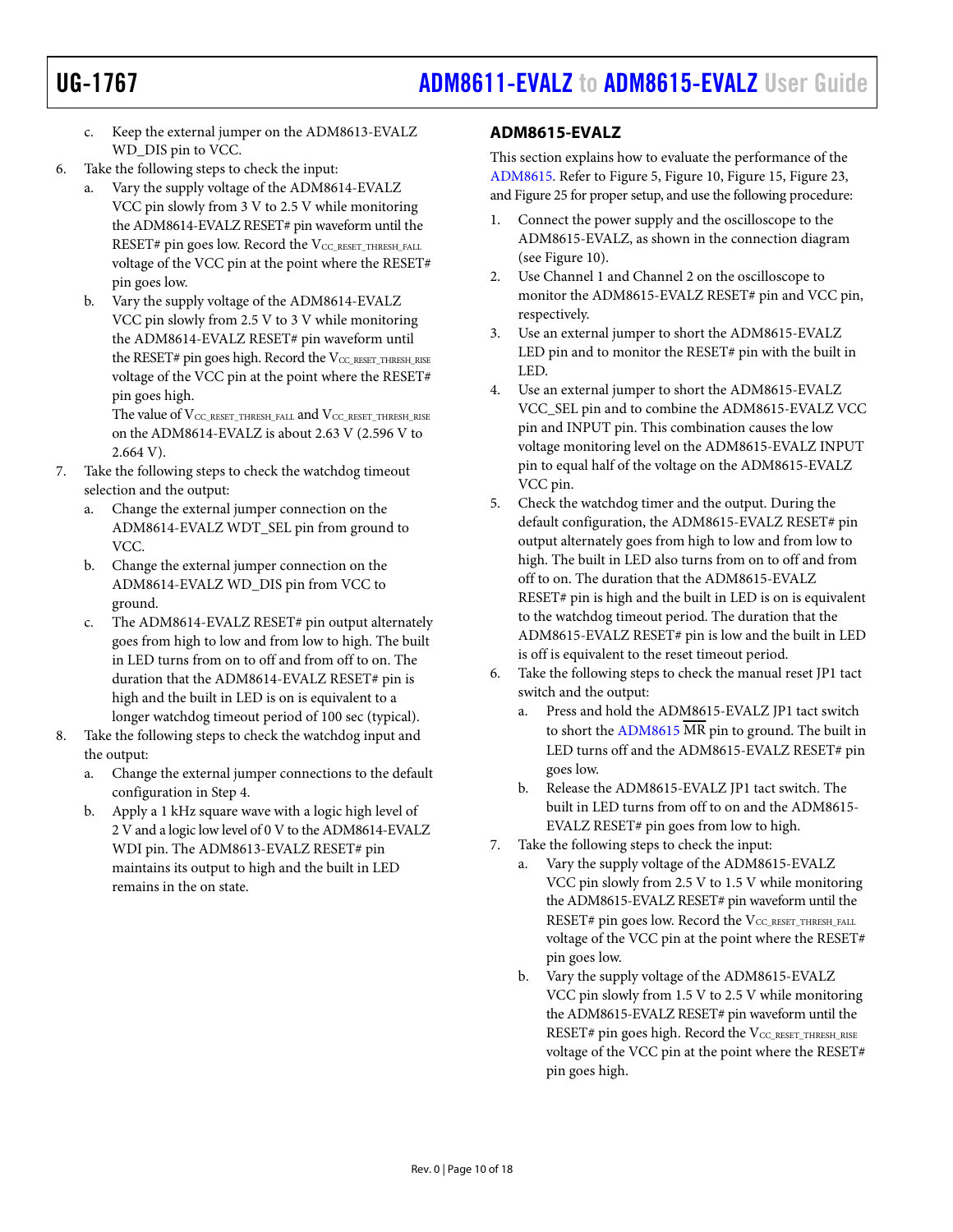The value of  $\rm V_{CC\_RESET\_THRESH\_FALL}$  and  $\rm V_{CC\_RESET\_THRESH\_RISE}$  on the ADM8615-EVALZ is about 2 V (1.968 V to 2.032 V) and the actual threshold on th[e ADM8615 V](https://www.analog.com/ADM8615?doc=ADM8611-EVALZ-8612-EVALZ-8613-EVALZ-8614-EVALZ-8615-EVALZ-UG-1767.pdf)IN device pin is about 1.00 V (0.984 V to 1.016 V). The ADM8615-EVALZ INPUT pin can be controlled separately if the jumper at the ADM8615- EVALZ VCC\_SEL pin is not connected. To adjust the monitoring voltage level at the ADM8615-EVALZ INPUT pin,

select a divider combination for R3 and R4 in the schematic shown in [Figure 15.](#page-12-1) 

To check the watchdog input and the output, apply a 1 kHz square wave with a logic high level of 2 V and a logic low level 0 V to the ADM8615-EVALZ WDI pin. The ADM8615-EVALZ RESET# pin maintains its output to high, and the built in LED remains in the on state.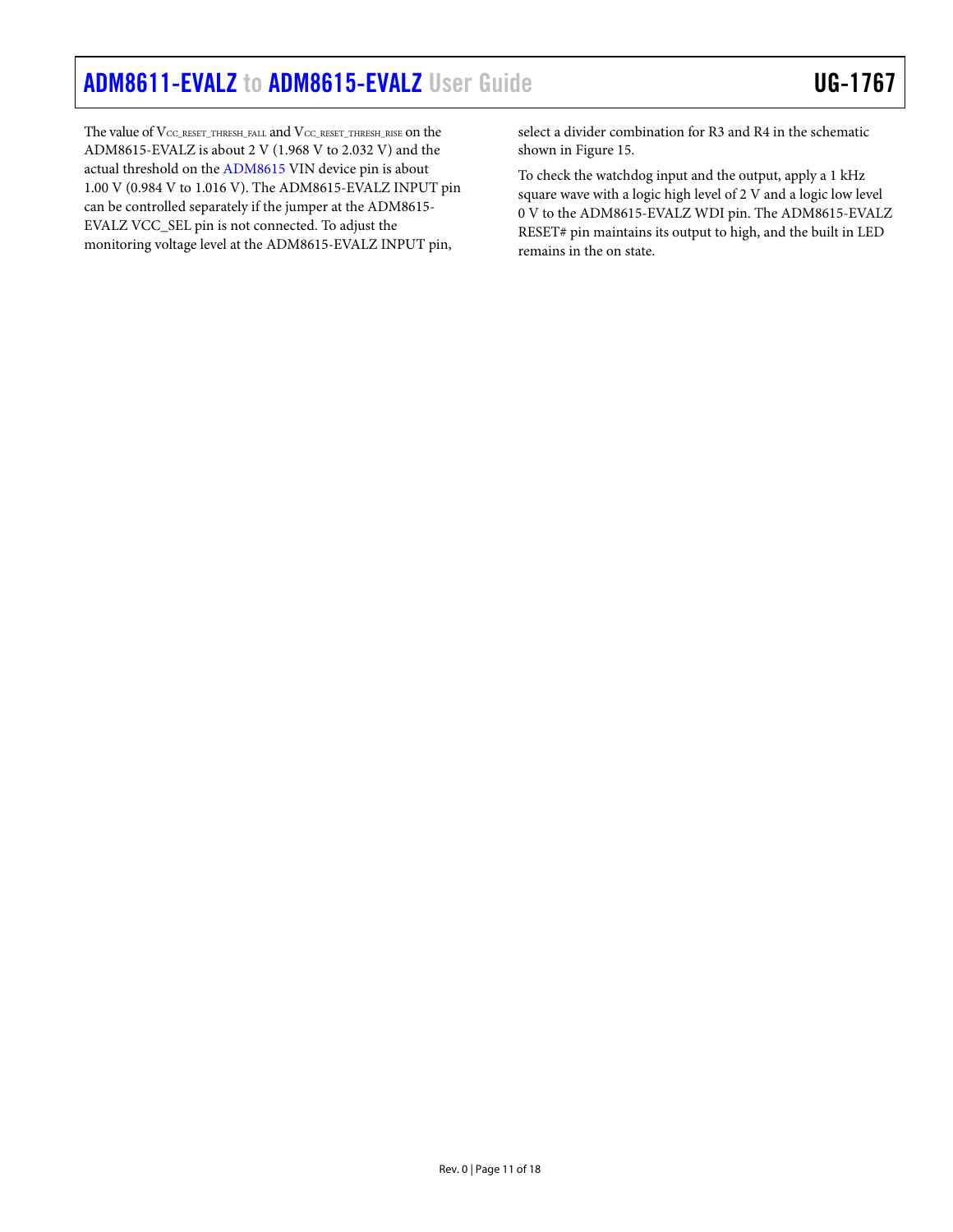## <span id="page-11-2"></span><span id="page-11-1"></span><span id="page-11-0"></span>EVALUATION BOARD SCHEMATICS AND ARTWORK **SCHEMATICS**



<span id="page-11-4"></span><span id="page-11-3"></span>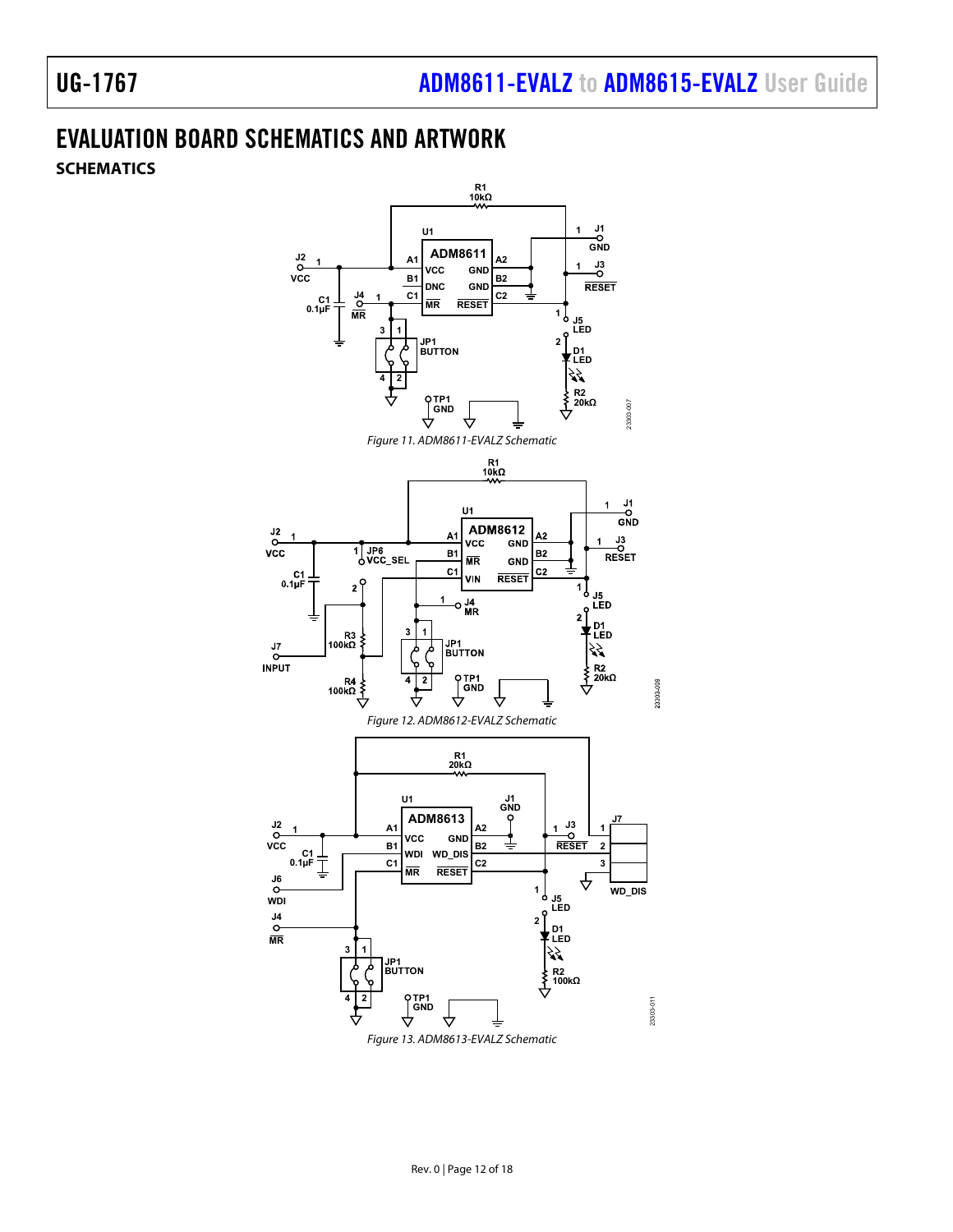## <span id="page-12-0"></span>[ADM8611-EVALZ](https://www.analog.com/ADM8611-evalz?doc=ADM8611-EVALZ-8612-EVALZ-8613-EVALZ-8614-EVALZ-8615-EVALZ-UG-1767.pdf) to [ADM8615-EVALZ](https://www.analog.com/ADM8615-evalz?doc=ADM8611-EVALZ-8612-EVALZ-8613-EVALZ-8614-EVALZ-8615-EVALZ-UG-1767.pdf) User Guide UG-1767



<span id="page-12-1"></span>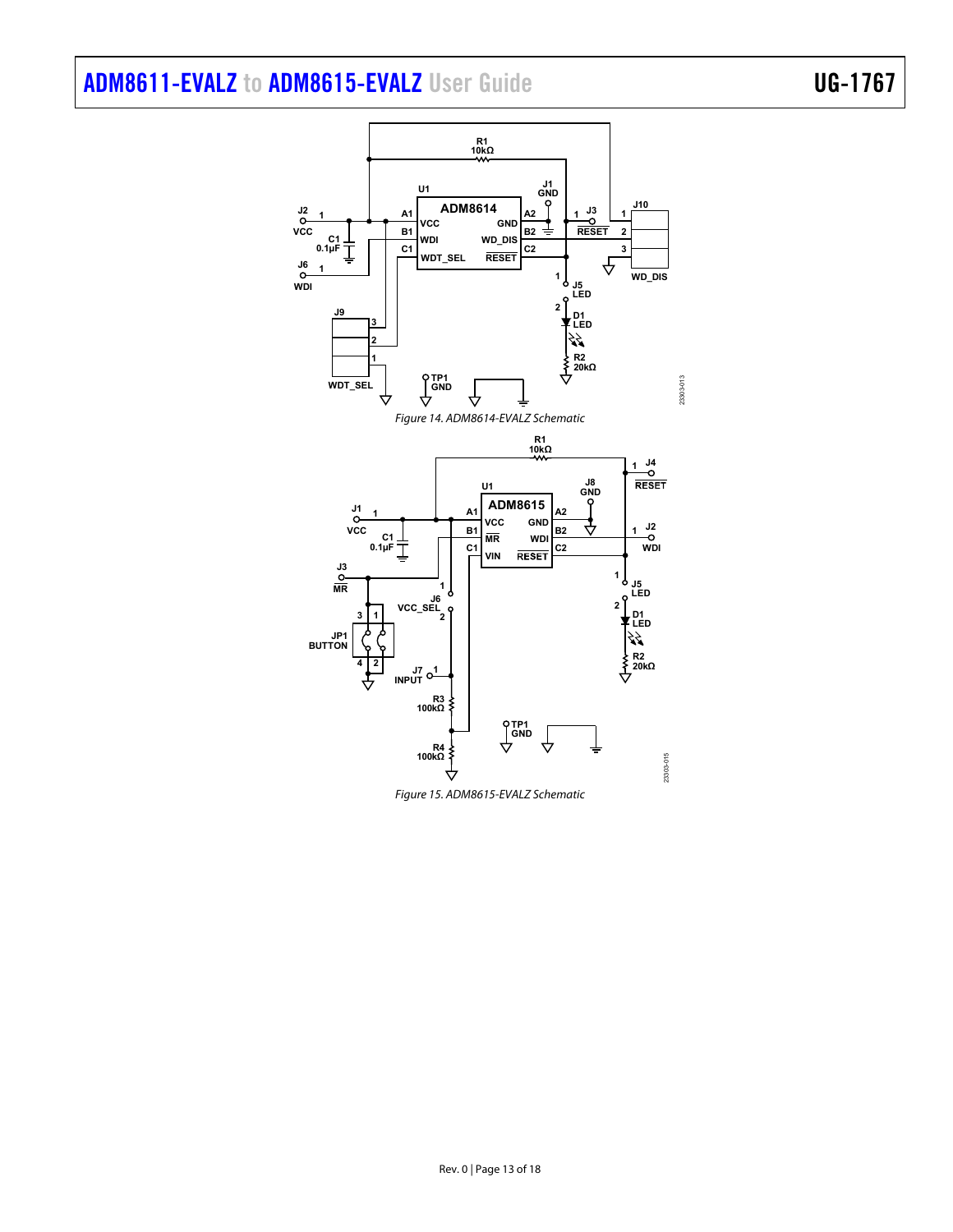# UG-1767 **ADM8611-EVALZ** to **ADM8615-EVALZ** User Guide

#### <span id="page-13-0"></span>**PCB LAYOUT**



Figure 16. ADM8611-EVALZ Top Assembly

<span id="page-13-1"></span>

Figure 17. ADM8612-EVALZ Top Assembly

<span id="page-13-3"></span>

<span id="page-13-5"></span>Figure 18. ADM8613-EVALZ Top Assembly



Figure 19. ADM8611-EVALZ Bottom Assembly

<span id="page-13-2"></span>

Figure 20. ADM8612-EVALZ Bottom Assembly

<span id="page-13-4"></span>

<span id="page-13-6"></span>Figure 21. ADM8613-EVALZ Bottom Assembly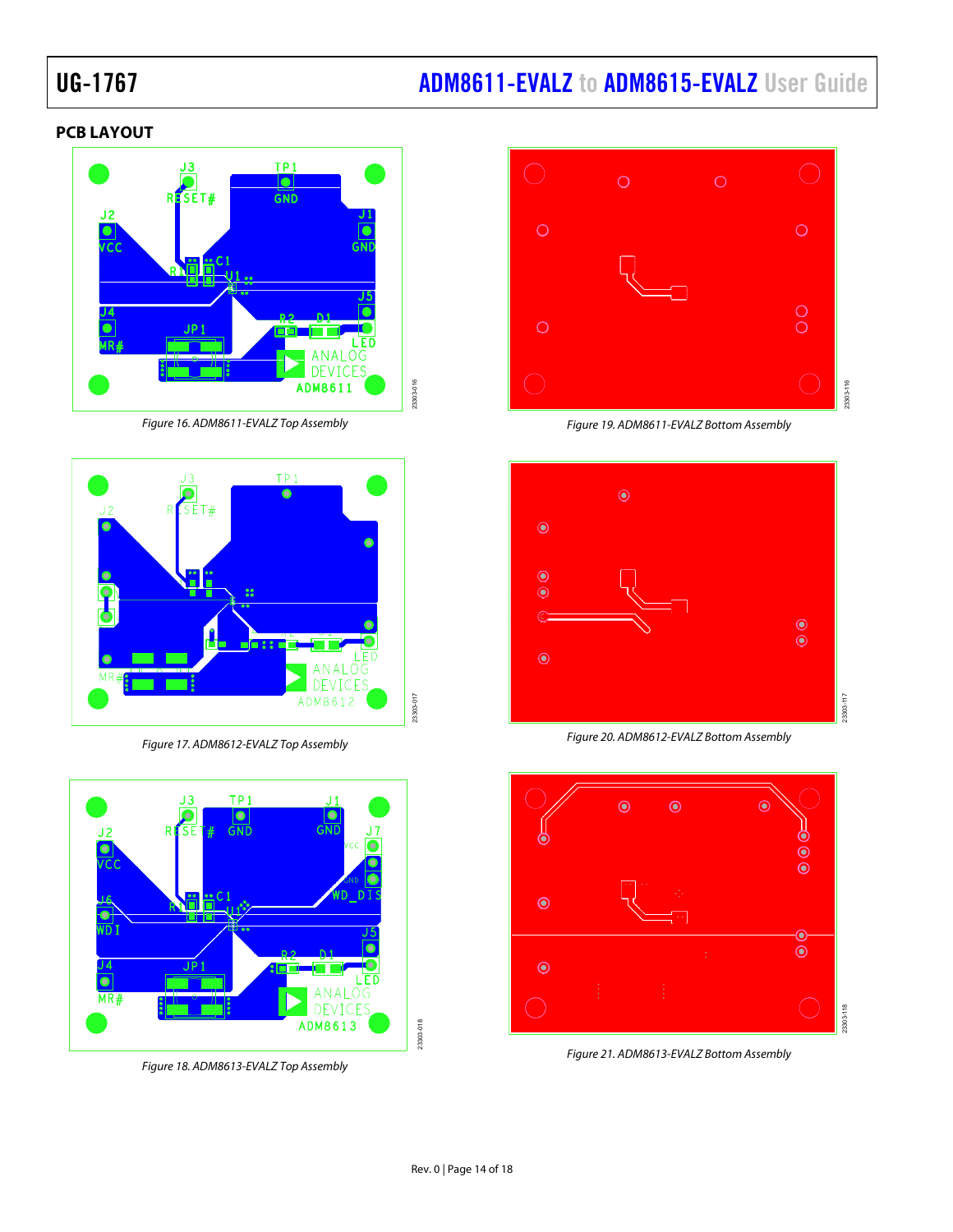# [ADM8611-EVALZ](https://www.analog.com/ADM8611-evalz?doc=ADM8611-EVALZ-8612-EVALZ-8613-EVALZ-8614-EVALZ-8615-EVALZ-UG-1767.pdf) t[o ADM8615-EVALZ](https://www.analog.com/ADM8615-evalz?doc=ADM8611-EVALZ-8612-EVALZ-8613-EVALZ-8614-EVALZ-8615-EVALZ-UG-1767.pdf) User Guide UG-1767

#### $TP<sub>1</sub>$ JЗ  $\bullet$  $\overline{\bullet}$ GNT RESE  $\overline{GND}$  $110$  $\bullet$ WD  $\frac{1}{2}$ WDT\_SEL ANAL OG  $\bullet$ DEVICES ADM8614 23303-019

Figure 22. ADM8614-EVALZ Top Assembly

<span id="page-14-0"></span>

<span id="page-14-2"></span>Figure 23. ADM8615-EVALZ Top Assembly



Figure 24. ADM8614-EVALZ Bottom Assembly

<span id="page-14-1"></span>

<span id="page-14-3"></span>Figure 25. ADM8615-EVALZ Top Bottom Assembly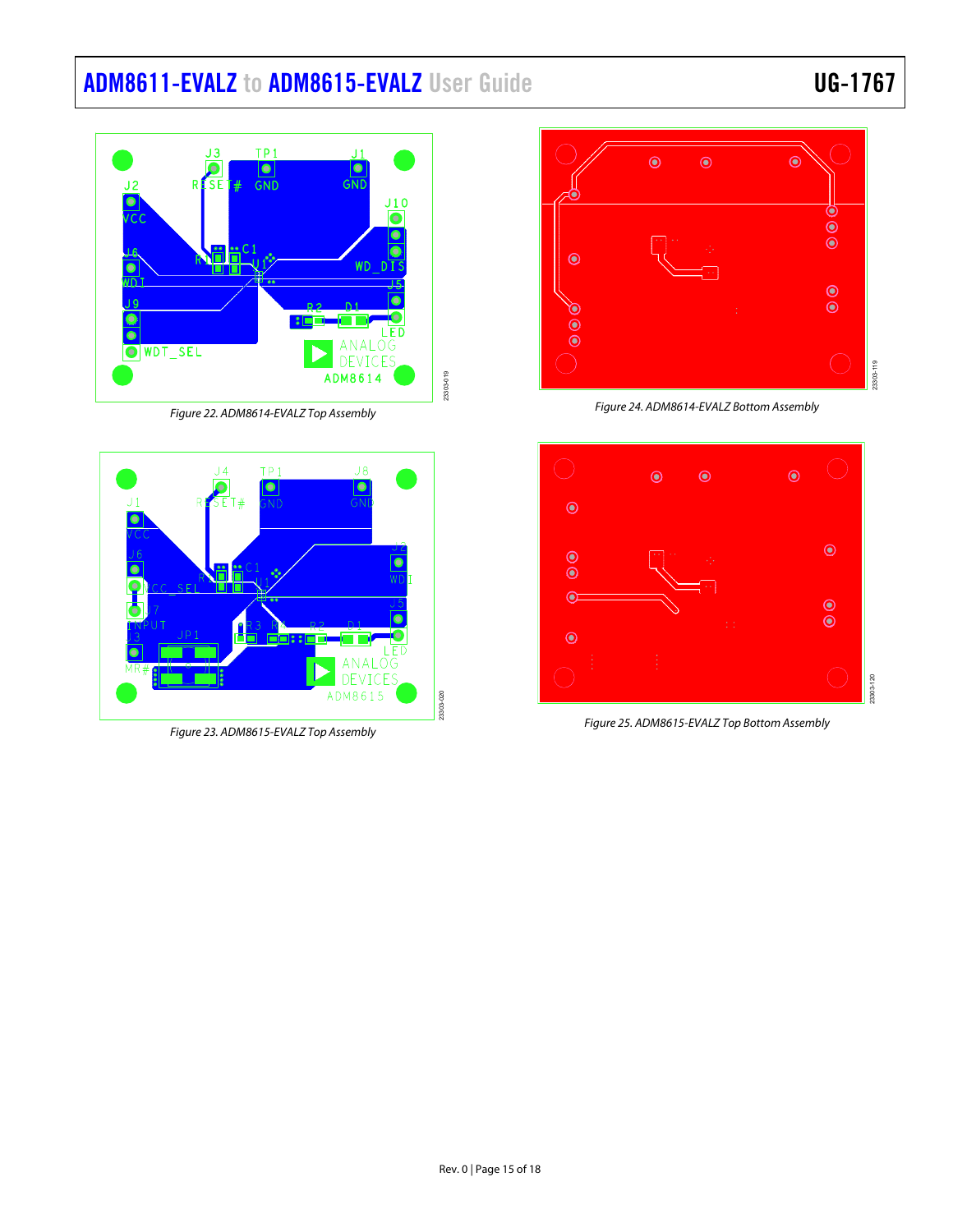## <span id="page-15-0"></span>BILL OF MATERIALS

#### **Table 2[. ADM8611](https://www.analog.com/ADM8611?doc=ADM8611-EVALZ-8612-EVALZ-8613-EVALZ-8614-EVALZ-8615-EVALZ-UG-1767.pdf) Bill of Materials**

| Qty | Reference       | <b>Description</b>                 | <b>Part Number</b> | Vendor                |
|-----|-----------------|------------------------------------|--------------------|-----------------------|
|     | C <sub>1</sub>  | 0.1 µF capacitor, C0603            | GRM188R71H104KA93  | Murata                |
|     | D1              | LED, R0805                         | SML-LXT0805IW-TR   | Lumex                 |
|     | J1              | GND pin/test point                 | 61304011121        | Würth Elektronik      |
|     | J2              | VCC pin/test point                 | 61304011121        | Würth Elektronik      |
|     | J3              | Reset pin/test point               | 61304011121        | Würth Flektronik      |
|     | J4              | Manual reset pin/test point        | 61304011121        | Würth Elektronik      |
|     | J5              | LED pin/test point                 | 61304011121        | Würth Elektronik      |
|     | JP1             | Tact switch                        | KT11P3JM34LFS      | C&K                   |
|     | R <sub>1</sub>  | 10 k $\Omega$ , 1% resistor, R0603 | CRCW060310K0FKEA   | <b>Vishay Dale</b>    |
|     | R <sub>2</sub>  | 20 k $\Omega$ , 1% resistor, R0603 | CRCW060320K0FKEA   | <b>Vishay Dale</b>    |
|     | TP <sub>1</sub> | GND pin/test point                 | 61304011121        | Würth Elektronik      |
|     | U1              | ADM8611, 6-ball WLCSP              | ADM8611N263ACBZ-R7 | <b>Analog Devices</b> |

#### **Table 3[. ADM8612](https://www.analog.com/ADM8612?doc=ADM8611-EVALZ-8612-EVALZ-8613-EVALZ-8614-EVALZ-8615-EVALZ-UG-1767.pdf) Bill of Materials**

| Qty | Reference      | <b>Description</b>                  | <b>Part Number</b> | Vendor                |
|-----|----------------|-------------------------------------|--------------------|-----------------------|
|     | C <sub>1</sub> | 0.1 µF capacitor, C0603             | GRM188R71H104KA93  | Murata                |
|     | D <sub>1</sub> | <b>LED, R0805</b>                   | SML-LXT0805IW-TR   | Lumex                 |
|     | JP1            | Tact switch                         | KT11P3JM34LFS      | C&K                   |
|     | TP1, J1        | GND pin/test point                  | 61304011121        | Würth Elektronik      |
|     | J2             | VCC pin/test point                  | 61304011121        | Würth Elektronik      |
|     | J3             | Reset pin/test point                | 61304011121        | Würth Elektronik      |
|     | J4             | Manual reset pin/test point         | 61304011121        | Würth Elektronik      |
|     | J5             | LED pin/test point                  | 61304011121        | Würth Elektronik      |
|     | J6             | VIN input selector pin/test point   | 61304011121        | Würth Elektronik      |
|     | J7             | VIN input pin/test point            | 61304011121        | Würth Elektronik      |
|     | R <sub>1</sub> | 10 k $\Omega$ , 1% resistor, R0603  | CRCW060310K0FKEA   | Vishay Dale           |
|     | R <sub>2</sub> | 20 k $\Omega$ , 1% resistor, R0603  | CRCW060320K0FKEA   | <b>Vishay Dale</b>    |
|     | R3, R4         | 100 k $\Omega$ , 1% resistor, R0603 | CRCW0603100KFKEA   | Vishay Dale           |
|     | U <sub>1</sub> | ADM8612, 6-ball WLCSP               | ADM8612N110ACBZ-R7 | <b>Analog Devices</b> |

#### **Table 4[. ADM8613](https://www.analog.com/ADM8613?doc=ADM8611-EVALZ-8612-EVALZ-8613-EVALZ-8614-EVALZ-8615-EVALZ-UG-1767.pdf) Bill of Materials**

| Qty | Reference       | <b>Description</b>                             | <b>Part Number</b> | Vendor                |
|-----|-----------------|------------------------------------------------|--------------------|-----------------------|
|     | C <sub>1</sub>  | 0.1 µF capacitor, C0603                        | GRM188R71H104KA93  | Murata                |
|     | D1              | <b>LED, R0805</b>                              | SML-LXT0805IW-TR   | Lumex                 |
|     | JP <sub>1</sub> | Tact switch                                    | KT11P3JM34LFS      | C&K                   |
|     | $TP1.$ J1       | GND pin/test point                             | 61304011121        | Würth Elektronik      |
|     | J2              | VCC pin/test point                             | 61304011121        | Würth Elektronik      |
|     | J3              | Reset pin/test point                           | 61304011121        | Würth Elektronik      |
|     | J4              | Manual reset pin/test point                    | 61304011121        | Würth Elektronik      |
|     | J5              | LED pin/test point                             | 61304011121        | Würth Elektronik      |
|     | J6              | Watchdog timer input pin/test point            | 61304011121        | Würth Elektronik      |
|     | J7              | Watchdog disable input selector pin/test point | 61304011121        | Würth Elektronik      |
|     | R <sub>1</sub>  | 20 k $\Omega$ , 1% resistor, R0603             | CRCW060320K0FKEA   | Vishay Dale           |
|     | R <sub>2</sub>  | 100 k $\Omega$ , 1% resistor, R0603            | CRCW0603100KFKEA   | Vishay Dale           |
|     | U <sub>1</sub>  | ADM8613, 6-ball WLCSP                          | ADM8613Y232ACBZ-R7 | <b>Analog Devices</b> |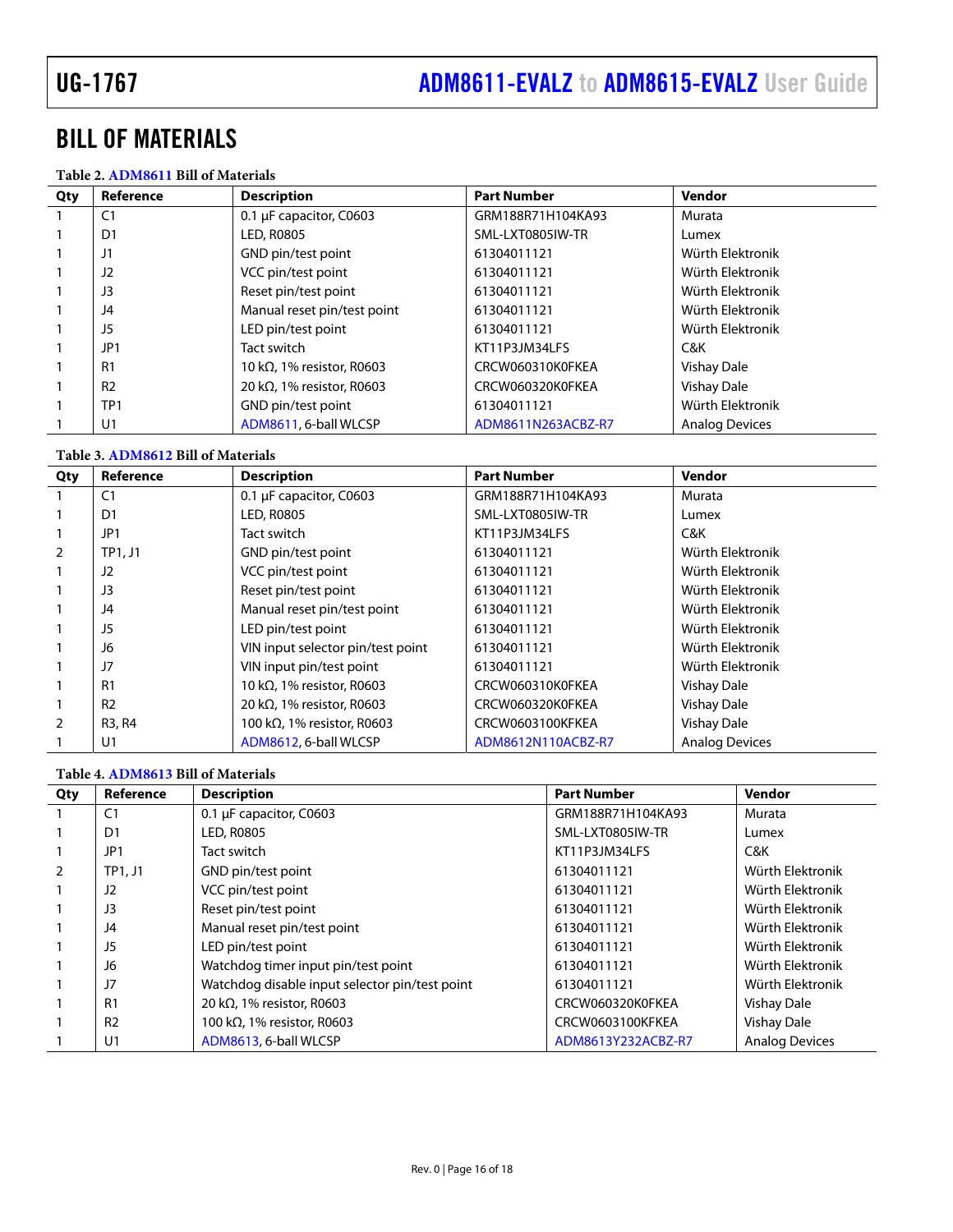| Qty           | Reference      | <b>Description</b>                                | <b>Part Number</b> | Vendor                |
|---------------|----------------|---------------------------------------------------|--------------------|-----------------------|
|               | C <sub>1</sub> | 0.1 µF capacitors, C0603                          | GRM188R71H104KA93  | Murata                |
|               | D1             | <b>LED, R0805</b>                                 | SML-LXT0805IW-TR   | Lumex                 |
| $\mathcal{P}$ | TP1, J1        | GND pin/test point                                | 61304011121        | Würth Elektronik      |
|               | J2             | VCC pin/test point                                | 61304011121        | Würth Elektronik      |
|               | J3             | Reset pin/test point                              | 61304011121        | Würth Elektronik      |
|               | J5             | LED pin/test point                                | 61304011121        | Würth Elektronik      |
|               | J6             | Watchdog timer input pin/test point               | 61304011121        | Würth Elektronik      |
|               | J9             | Watchdog timeout selector pin/test<br>point       | 61304011121        | Würth Elektronik      |
|               | J10            | Watchdog disable input selector<br>pin/test point | 61304011121        | Würth Elektronik      |
|               | R1             | 10 k $\Omega$ , 1% resistor, R0603                | CRCW060310K0FKEA   | Vishay Dale           |
|               | R <sub>2</sub> | 20 k $\Omega$ , 1% resistor, R0603                | CRCW060320K0FKEA   | <b>Vishay Dale</b>    |
|               | U <sub>1</sub> | ADM8614, 6-ball WLCSP                             | ADM8614Y263ACBZ-R7 | <b>Analog Devices</b> |

#### **Table 5[. ADM8614](https://www.analog.com/ADM8614?doc=ADM8611-EVALZ-8612-EVALZ-8613-EVALZ-8614-EVALZ-8615-EVALZ-UG-1767.pdf) Bill of Materials.**

#### **Table 6[. ADM8615](https://www.analog.com/ADM8615?doc=ADM8611-EVALZ-8612-EVALZ-8613-EVALZ-8614-EVALZ-8615-EVALZ-UG-1767.pdf) Bill of Materials.**

| Qty           | Reference      | <b>Description</b>                  | <b>Part Number</b> | Vendor                |
|---------------|----------------|-------------------------------------|--------------------|-----------------------|
|               | C <sub>1</sub> | 0.1 µF capacitor, C0603             | GRM188R71H104KA93  | Murata                |
|               | D <sub>1</sub> | LED, R0805                          | SML-LXT0805IW-TR   | Lumex                 |
|               | JP1            | Tact switch                         | KT11P3JM34LFS      | C&K                   |
|               | J1             | VCC pin/test point                  | 61304011121        | Würth Elektronik      |
|               | J2             | Watchdog timer input pin/test point | 61304011121        | Würth Elektronik      |
|               | J3             | Manual reset pin/test point         | 61304011121        | Würth Elektronik      |
|               | J4             | Reset pin/test point                | 61304011121        | Würth Elektronik      |
|               | J5             | LED pin/test point                  | 61304011121        | Würth Elektronik      |
|               | J6             | VIN input selector pin/test point   | 61304011121        | Würth Elektronik      |
|               | J7             | VIN input pin/test point            | 61304011121        | Würth Elektronik      |
| $\mathcal{P}$ | TP1, J8        | GND pin/test point                  | 61304011121        | Würth Elektronik      |
|               | R <sub>1</sub> | 10 k $\Omega$ , 1% resistor, R0603  | CRCW060310K0FKEA   | Vishay Dale           |
|               | R <sub>2</sub> | 20 k $\Omega$ , 1% resistor, R0603  | CRCW060320K0FKEA   | Vishay Dale           |
|               | R3, R4         | 100 k $\Omega$ , 1% resistor, R0603 | CRCW0603100KFKEA   | Vishay Dale           |
|               | U1             | ADM8615, 6-ball WLCSP               | ADM8615Y100ACBZ-R7 | <b>Analog Devices</b> |